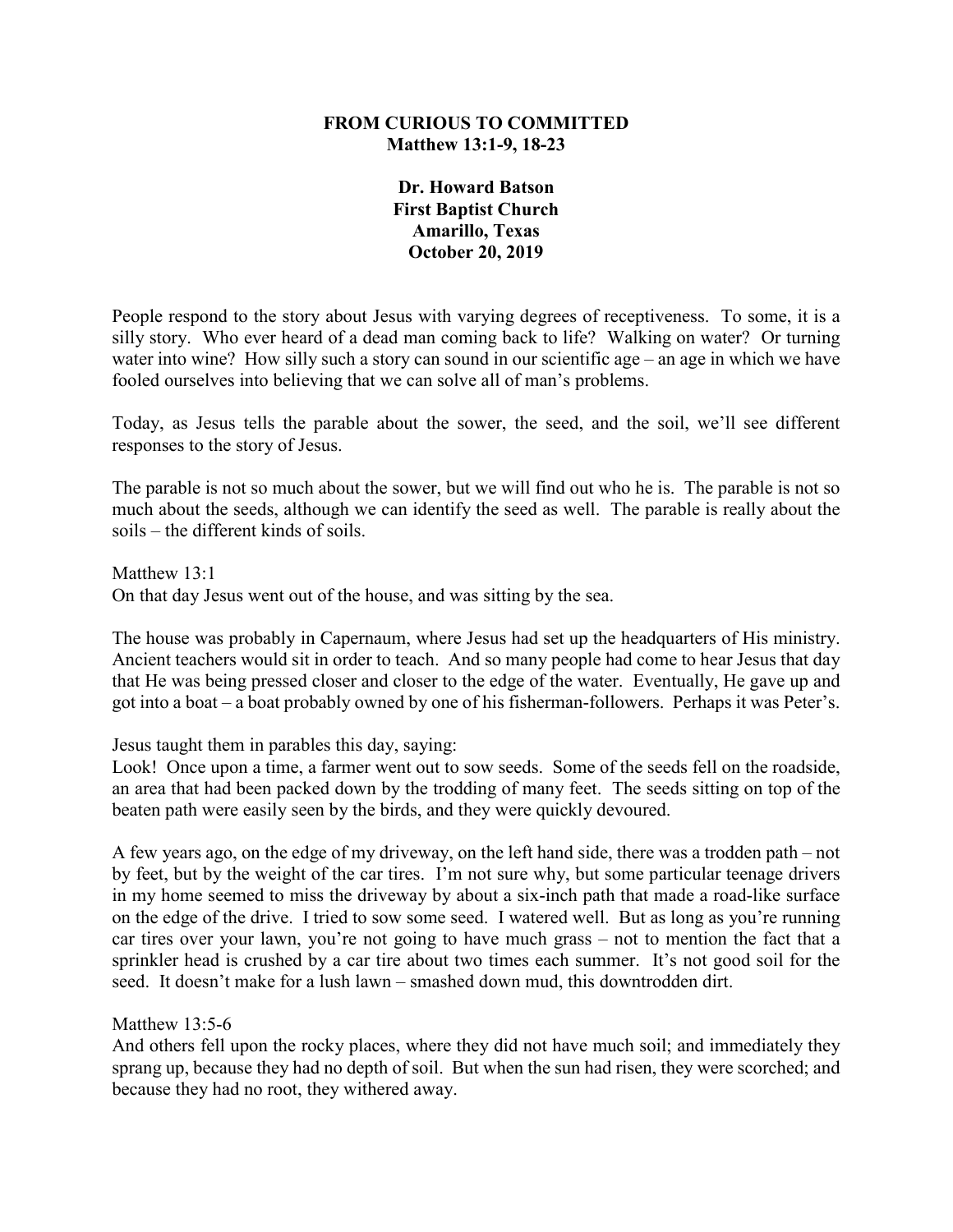In Palestine, large areas of a field could be little more than superficially covered limestone. Just below the soil's surface, lies a limestone bedrock where seed might spring up, but, finding no soil, the plants would quickly wither away when the sun would shine its scorching rays upon the tender seedlings.

Now, there is a third kind of soil.

Matthew 13:7 And others fell among the thorns, and the thorns came up and choked them out.

There are some weeds you just can't stop. Now, I don't know if it grows in Amarillo or not, but in Waco there was something called nut grass. At Meadowbrook Baptist Church there was a man named David who had an above-ground swimming pool, a really nice one I might add. He was so proud of his swimming pool. Put a new deck around it. Uncovered it in the spring just in time to get ready for family fun. And what was that in the bottom of his pool? Nut grass. It had grown about three feet high in the pool and looked like the seaweed in a swamp.

How could nut grass, getting absolutely no sun, penetrate the quarter inch thick vinyl liner of the swimming pool during the winter time and grow up two or three feet in absolute submersion? I don't know, but it did.

Now, David was discouraged – I'm not going to tell it any differently. But he still had his shell. He still had his pump. All he needed was a new liner. So he pulled back the old liner, purchased some poison, sprayed the area underneath the liner to make sure that nothing like that would ever happen again.

He went out one morning a few weeks later. Nobody had been swimming for about four days. What did he see? Nut grass growing through his brand new swimming pool liner. He had purchased the most potent poison. Now the weeds had ruined not one, but two liners. Ca-ching, ca-ching.

He went to an agricultural expert and asked, "What is a guy to do?"

"Well, as long as you have soil, it doesn't matter how much poison or how potent the potion, nut grass is hard to kill."

So, they decided there was only one surefire, foolproof way to stop the nut grass. He trashed yet a second liner, took the swimming pool down, poured a five-inch thick concrete slab, bought a third liner, rebuilt his pool – knowing fully well that nut grass can't grow through concrete.

Three weeks passed. Nobody swam for a few days. He went out there and looked – and lo and behold, to the amazement of many, there was nut grass that had grown not only through the soil, not only through the poison, but had come up through the five inches of concrete and through another quarter-inch liner to destroy yet a third liner.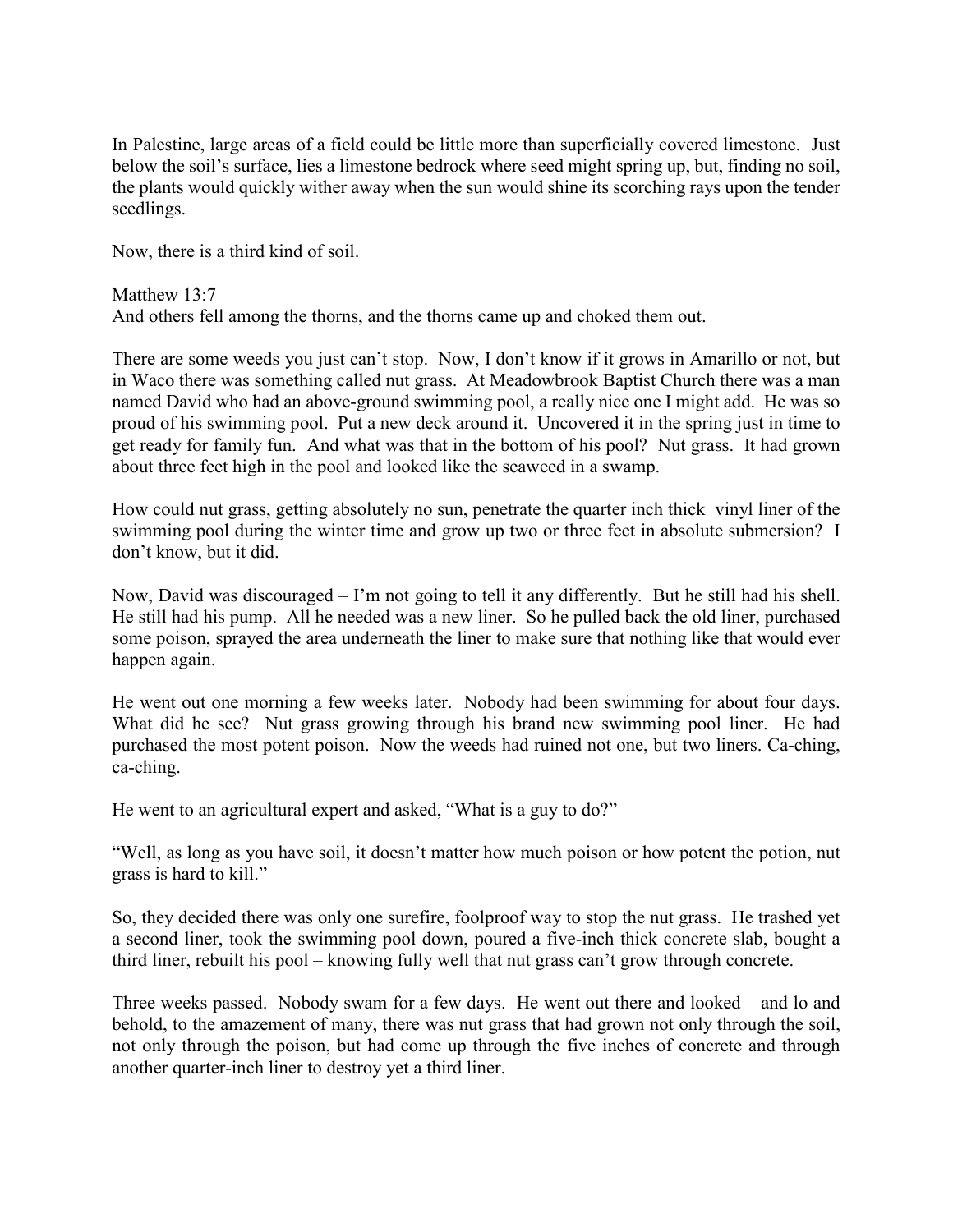I think David decided to get out of the swimming pool business at that point. Just took it all down and pouted.

On another occasion, I had a church member go on vacation and come back and say about his garden, "When we got home, because of the rain and the weed seeds, it was just too far gone to ever reclaim it."

So it was with the third kind of soil. Weeds in the seeds. Nut grass.

A fourth kind of soil.

Matthew 13:8-9

And others fell on the good soil, and yielded a crop, some a hundredfold, some sixty, and some thirty. He who as ears, let him hear.

This soil was not trodden nor hardened, so the seed was not susceptible to the birds. No rocks. No thorns.

Verse 9 He who has ears, let him hear.

Listen up!

Jesus gives an injunction to listen. The hearers should realize there is more to the story than appears on the surface. This isn't just some session on sowing on various soils. This is a lesson for life.

In verse 10, the disciples ask the question: "Why don't you just say what you mean and mean what you say? Why are you speaking in parables?"

Look how he answers in verses 11-17:

To you it has been granted to know the mysteries of the kingdom of heaven, but to them it has not been granted. For whoever has, to him shall more be given, and he shall have an abundance; but whoever does not have, even what he has shall be taken away from him. Therefore I speak to them in parables; because while seeing they do not see, and while hearing they do not hear, nor do they understand.

And in their case the prophecy of Isaiah is being fulfilled, which says, "You will keep on hearing, but will not understand; And you will keep on seeing, but will not perceive; For the heart of this people has become dull, And with their ears they scarcely hear, And they have closed their eyes Lest they should see with their eyes, And hear with their ears, And understand with their heart and return,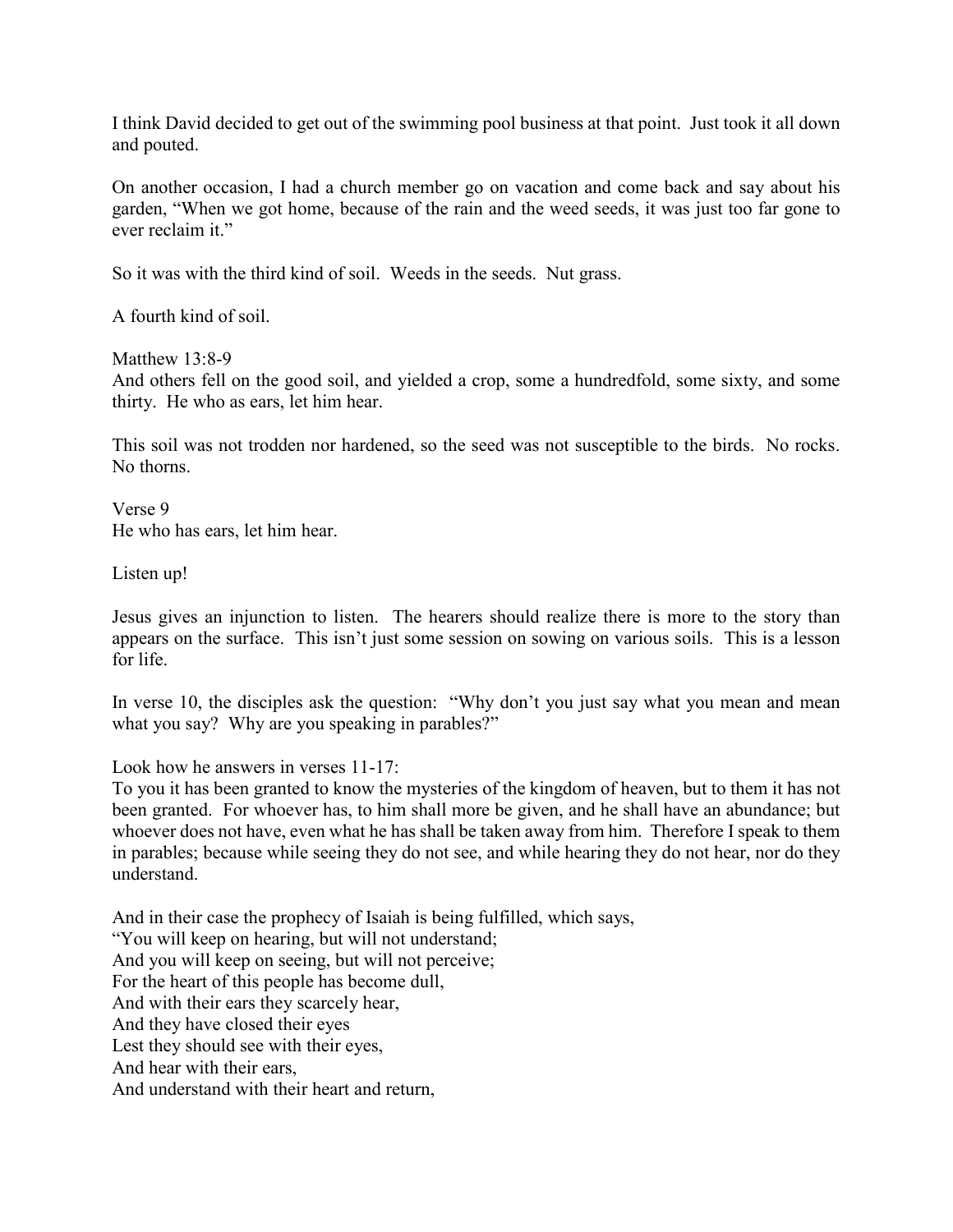And I should heal them."

But blessed are your eyes, because they see; and your ears, because they hear. For truly I say to you, that many prophets and righteous men desired to see what you see, and did not see it; and to hear what you hear, and did not hear it.

It's not that the parables are brain teasers, intended to stump people. That's not the intention at all. There is nothing hard to understand about the parables unless your mind is already hardened to the truth. The separation between those who hear and understand and those who do not understand has occurred even before Jesus speaks the parables. They have closed their eyes, shut their ears, and refused to repent. And, as a consequence, they only get parables which reinforce their blindness and deafness.

God's good news – the mysteries of the kingdom of God – is not to be grasped by everyone. It is only those who trust Jesus fully who will be given further understanding of the Father's kingdom. The rich get richer and the poor get poorer in regard to understanding of Jesus.

One cannot be so arrogant as to think that God will show the riches of His kingdom to the curious. Some people want God to lay out His whole plan for their life in a blueprint form. They want to inspect all the plans of God before they decide to "buy into Christianity."

This approach misses the mark. You cannot follow Jesus halfway. You cannot – at the same time – trust God for your eternal salvation if you, indeed, do not trust Him with your daily life.

The mysteries of the kingdom of God are only to go to the committed, and not to the curious.

The Old Testament passage quoted here in verses 14-15 comes from Isaiah 6, when Isaiah is called to carry a message to Israel but God warns him that "although you will preach the message for the next 40 years, they will not pay attention. They will hear the words, but they will not really respond. They will see with their eyes all right, but they will not really perceive the truth. These people have lost their spiritual awareness, their hearts have become dull. So Isaiah, go ahead and preach away for 40 years, but realize you're not going to have any converts."

It comes as a great relief, as a preacher, when you realize that your job is not to respond to the message. Your job is to speak the message.

Jesus says that His committed followers are not the curious. They are the ones who are blessed because, unlike the others, they have eyes that perceive and ears that really hear.

Some people are like Christopher Columbus when it comes to understanding the gospel. Think about Christopher Columbus. He didn't know where he was going. He didn't know where he was when he got there. And he didn't know where he had been when he returned.

But the disciples were actually hearing what the prophets and righteous men of old desired to hear. The heroes of faith of the past had no clue. But now all is possible by the preaching of Jesus. The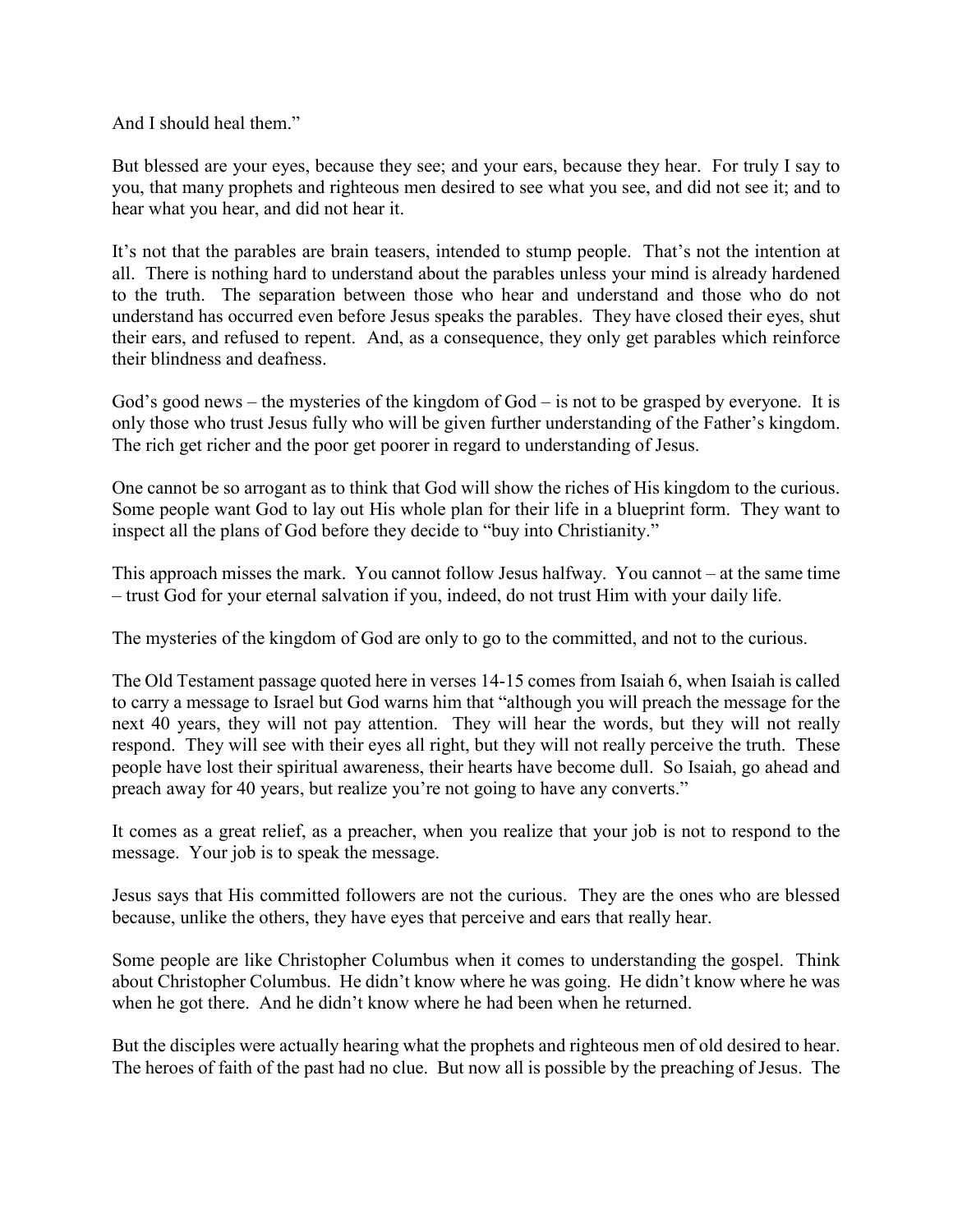long-awaited Messiah had come. The kingdom of God was inaugurated. The disciples were living in a privileged generation.

We have a rare occasion in verses 18-23. Here Jesus interprets His own parable – that doesn't happen much – in order to make the meaning clear.

### Matthew 13:19.

The seed that was cast on the trodden path, the seed that was easily eaten by the birds, represents those who are not spiritually perceptive enough to understand the kingdom of God. The evil one, Satan, comes and snatches away the understanding or the seed of the gospel message that has been planted. The heart has been hardened from repeated rejection of the gospel, and the seed does not germinate.

It's interesting to notice that each soil hears. They all hear – but only one understands.

#### Matthew 13:20-21

The shallow soil, the soil that overlays a bedrock of limestone, here the seed quickly sprouts, Jesus says. Yet when the hot rays of the sun beam down, the seed quickly withers. So it is with those who receive the good news of the gospel, rejoice, and become excited about Christ, excited about the church. But when troubles come their way, when hardships abound, they wither. They leave the church and many are never heard from again.

Those who endure persecution, disappointment, hardship, suffering and loss, and yet still declare the Lordship of Jesus are those who are truly saved. If you have not been persecuted because of your Christian faith, you've not walked with Christ long enough or close enough, for it's sure to happen.

It happens all the time at church. People join the church. They act extremely excited. They become involved in every program available. Yet, all of a sudden, one day they don't show up and you don't hear from them again. You become disappointed, even hurt sometimes, by their rejection. Then you're reminded – just as surely as Jesus told the parable – sometimes seeds fall on the rocky soil. Sometimes people respond to the gospel, or seem to respond, and they quickly fall away.

# Matthew 13:22

Not only did seeds fall on the trodden soil and the rocky soil, but some also fell among the thorns. Jesus is saying here (verse 22) that this man, who is the thorny soil, hears the word, seems to respond to the word, but he forgets that this kingdom is not his home. He forgets that he is merely passing through. He becomes entangled and encumbered by the worries of this world.

**I looked upon a farm one day, that once I used to own; the barn had fallen to the ground, the fields were overgrown. The house in which my children grew, where we had lived for years...**